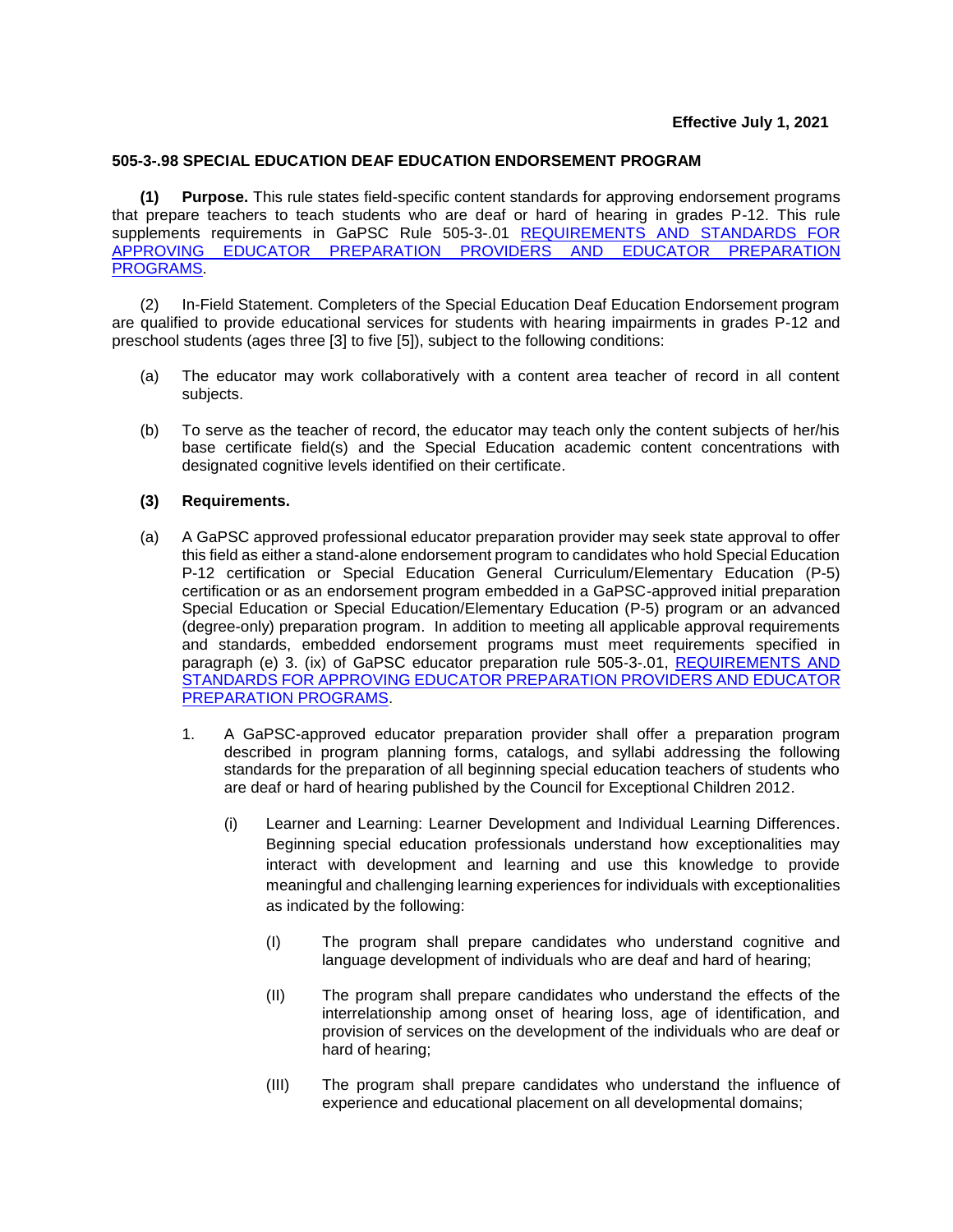- (IV) The program shall prepare candidates who understand the influence of cultural identity and language on all developmental domains;
- (V) The program shall prepare candidates who understand components of linguistic and non-linguistic communication;
- (VI) The program shall prepare candidates who understand the importance of early intervention to language development;
- (VII) The program shall prepare candidates who understand the effects of sensory input on the development of language and learning;
- (VIII) The program shall prepare candidates who understand spoken and visual communication modes; and
- (IX) The program shall prepare candidates who understand current theories of the development of spoken language and signed languages.
- (ii) Learning Environments. Beginning special education professionals create safe, inclusive, culturally responsive learning environments so that individuals with exceptionalities become active and effective learners and develop emotional wellbeing, positive social interactions, and self-determination as indicated by the following:
	- (I) The program shall prepare candidates who understand the influence of family communication and culture on all developmental domains;
	- (II) The program shall prepare candidates who provide ongoing opportunities for interactions between individuals who are deaf or hard of hearing with peers and role models who are deaf or hard of hearing;
	- (III) The program shall prepare candidates who provide access to incidental language experiences;
	- (IV) The program shall prepare candidates who prepare individuals who are deaf or hard of hearing to use interpreters;
	- (V) The program shall prepare candidates who manage assistive technology for individuals who are deaf or hard of hearing; and
	- (VI) The program shall prepare candidates who can design a classroom environment that maximizes opportunities for visual and/or auditory learning and meets developmental and learning needs.
- (iii) Curricular Content Knowledge. Beginning special education professionals use knowledge of general and specialized curricula to individualize learning for individuals with exceptionalities as indicated by the following:
	- (I) The program shall prepare candidates who plan and implement transitions across service continuums; and
	- (II) The program shall prepare candidates who integrate language instruction into academic areas.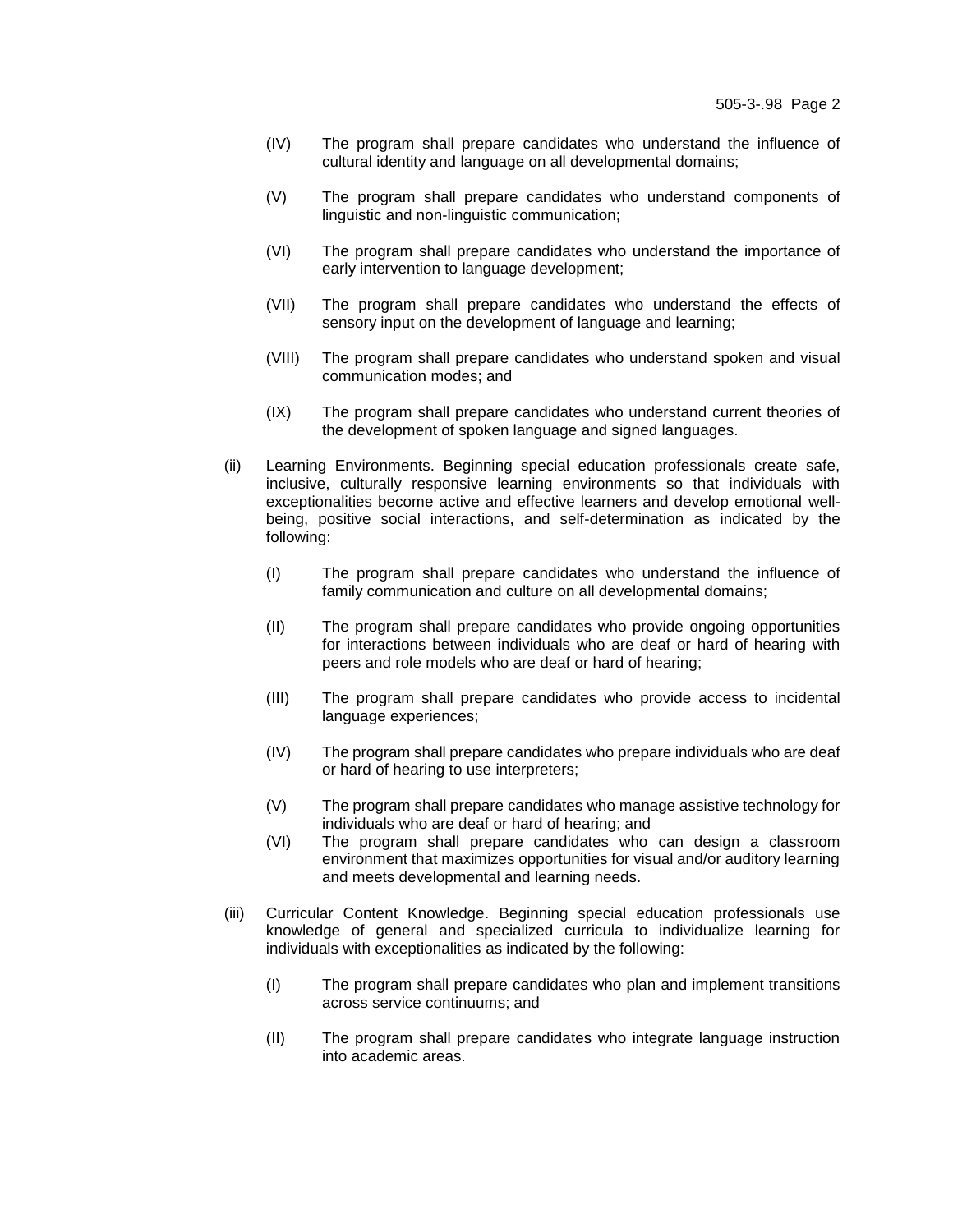- (iv) Assessment. Beginning special education professionals use multiple methods of assessment and data-sources in making educational decisions as indicated by the following:
	- (I) The program shall prepare candidates who are aware of specialized terminology used in assessing individuals who are deaf or hard of hearing;
	- (II) The program shall prepare candidates who administer assessment tools using the individual's preferred mode and language of communication;
	- (III) The program shall prepare candidates who develop specialized assessment procedures that allow for alternative forms of expression; and,
	- (IV) The program shall prepare candidates who collect and analyze spoken, signed, or written communication samples.
- (v) Instructional Planning and Strategies. Beginning special education professionals select, adapt, and use a repertoire of evidence-based instructional strategies to advance learning of individuals with exceptionalities as indicated by the following:
	- (I) The program shall prepare candidates who are aware of visual tools and organizers that support content mastery and retention by individuals who are deaf or hard of hearing;
	- (II) The program shall prepare candidates who apply strategies to facilitate cognitive and communicative development;
	- (III) The program shall prepare candidates who implement strategies for stimulating and using residual hearing;
	- (IV) The program shall prepare candidates who facilitate independent communication in all contexts;
	- (V) The program shall prepare candidates who use reading methods appropriate to individuals with exceptionalities;
	- (VI) The program shall prepare candidates who implement strategies for developing spoken language in orally communicating individuals, and sign language proficiency in signing individuals;
	- (VII) The program shall prepare candidates who use specialized technologies, resources, and instructional strategies unique to individuals who are deaf or hard of hearing;
	- (VIII) The program shall prepare candidates who develop successful inclusion experiences;
	- (IX) The program shall prepare candidates who develop proficiency in the languages used to teach individuals who are deaf or hard of hearing;
	- (X) The program shall prepare candidates who provide activities to promote print literacy and content area reading and writing through instruction via spoken language and/or the signed language indigenous to the Deaf community;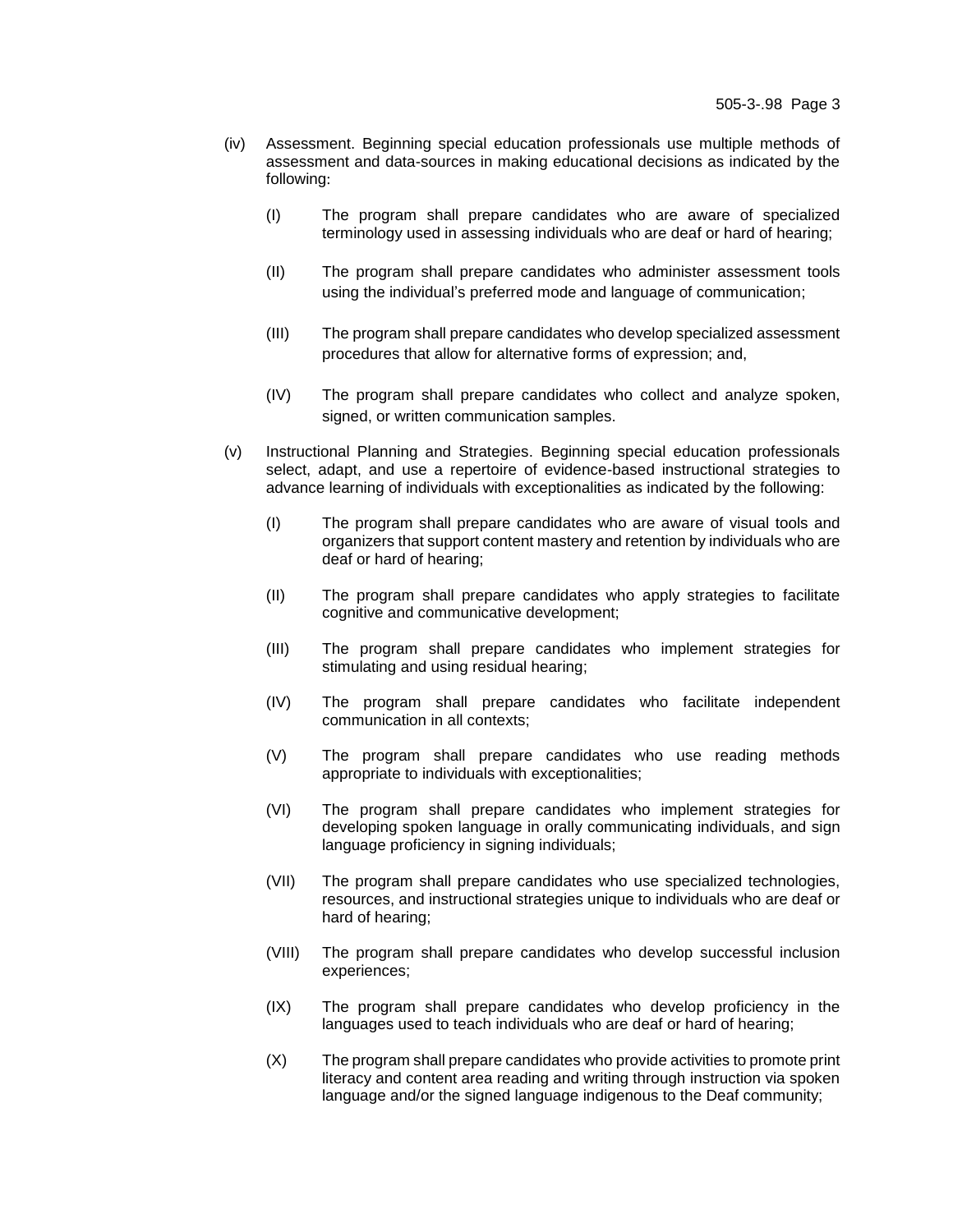- (XI) The program shall prepare candidates who apply first and second language teaching strategies to the instruction of the individual; and
- (XII) The program shall prepare candidates who provide balance among explicit instruction, guided instruction, peer learning, and reflection.
- (vi) Professional Learning and Ethical Practice. Beginning special education professionals use foundational knowledge of the field and their professional Ethical Principles and Practice Standards to inform special education practice, to engage in lifelong learning and to advance the profession as indicated by the following:
	- (I) The program shall prepare candidates who understand model programs for individuals who are deaf or hard of hearing;
	- (II) The program shall prepare candidates who understand the roles and responsibilities of teachers and support personnel in educational practice for individuals who are deaf or hard of hearing;
	- (III) The program shall prepare candidates are aware of professional resources relevant to the field of education of individuals who are deaf or hard of hearing;
	- (IV) The program shall prepare candidates who have knowledge of professional organizations in the field of deaf education;
	- (V) The program shall prepare candidates who understand the incidence and prevalence figures for individuals who are deaf and hard of hearing;
	- (VI) The program shall prepare candidates who understand the sociocultural, historical, and political forces unique to deaf education;
	- (VII) The program shall prepare candidates who understand etiologies of hearing loss that can result in additional learning challenges;
	- (VIII) The program shall prepare candidates who communicate proficiently in spoken language or the sign language indigenous to the Deaf community;
	- (IX) The program shall prepare candidates who increase proficiency and sustain a life-long commitment to maintaining instructional language competence;
	- (X) The program shall prepare candidates who can explain historical foundations and research evidence upon which educational practices are based; and
	- (XI) The program shall prepare candidates who develop and enrich cultural competence relative to the Deaf community.
- (vii) Collaboration. Beginning special education professionals collaborate with families, other educators, related service providers, individuals with exceptionalities, and personnel from community agencies in culturally responsive ways to address the needs of individuals with exceptionalities across a range of learning experiences as indicated by the following: